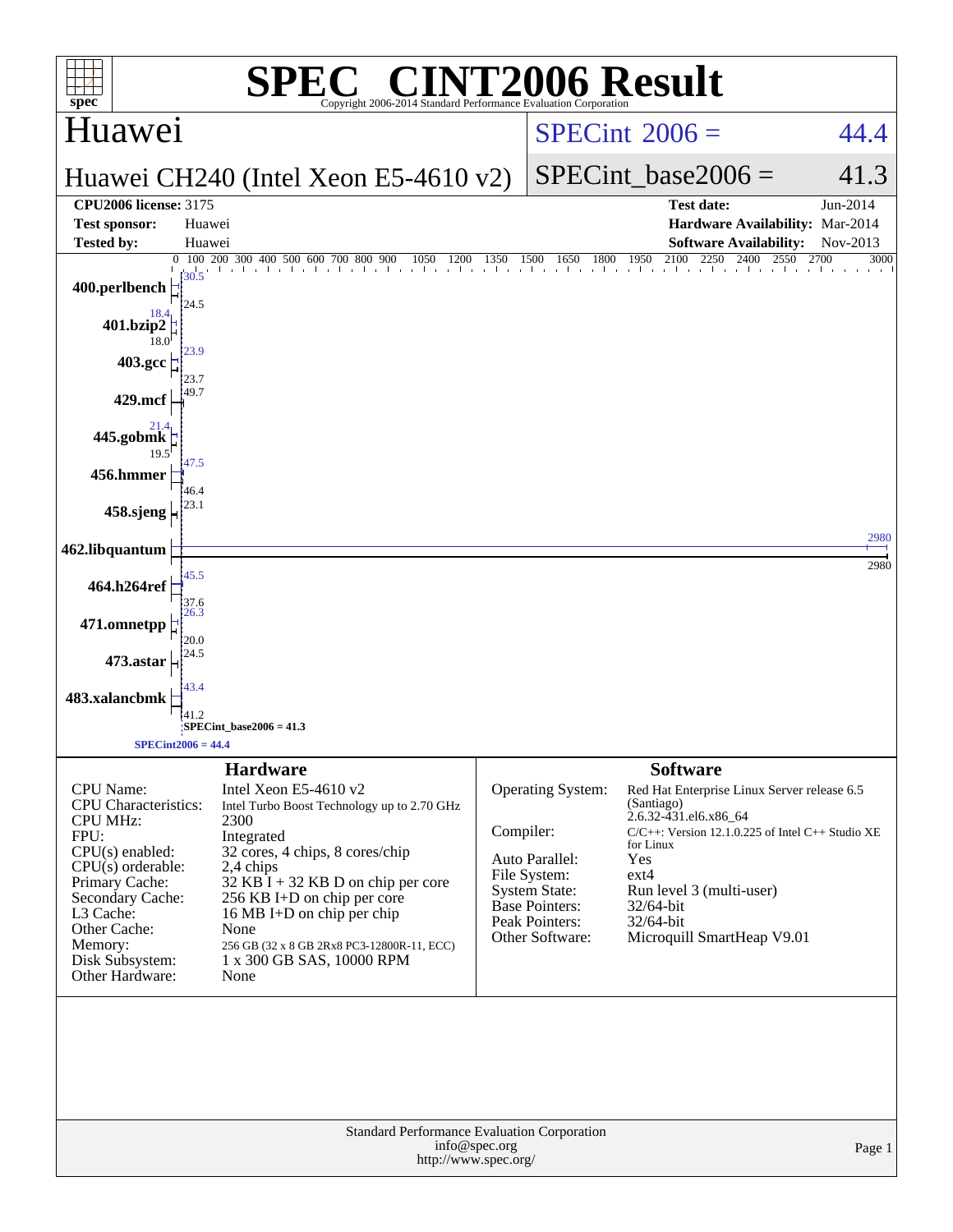

#### Huawei

#### $SPECint2006 = 44.4$  $SPECint2006 = 44.4$

Huawei CH240 (Intel Xeon E5-4610 v2)

SPECint base2006 =  $41.3$ 

**[CPU2006 license:](http://www.spec.org/auto/cpu2006/Docs/result-fields.html#CPU2006license)** 3175 **[Test date:](http://www.spec.org/auto/cpu2006/Docs/result-fields.html#Testdate)** Jun-2014

**[Test sponsor:](http://www.spec.org/auto/cpu2006/Docs/result-fields.html#Testsponsor)** Huawei **[Hardware Availability:](http://www.spec.org/auto/cpu2006/Docs/result-fields.html#HardwareAvailability)** Mar-2014 **[Tested by:](http://www.spec.org/auto/cpu2006/Docs/result-fields.html#Testedby)** Huawei **[Software Availability:](http://www.spec.org/auto/cpu2006/Docs/result-fields.html#SoftwareAvailability)** Nov-2013

#### **[Results Table](http://www.spec.org/auto/cpu2006/Docs/result-fields.html#ResultsTable)**

|                                                                                                                                                                 | <b>Base</b>    |       |                |              |                |              | <b>Peak</b>    |              |                |              |                |              |
|-----------------------------------------------------------------------------------------------------------------------------------------------------------------|----------------|-------|----------------|--------------|----------------|--------------|----------------|--------------|----------------|--------------|----------------|--------------|
| <b>Benchmark</b>                                                                                                                                                | <b>Seconds</b> | Ratio | <b>Seconds</b> | <b>Ratio</b> | <b>Seconds</b> | <b>Ratio</b> | <b>Seconds</b> | <b>Ratio</b> | <b>Seconds</b> | <b>Ratio</b> | <b>Seconds</b> | <b>Ratio</b> |
| $ 400$ .perlbench                                                                                                                                               | 399            | 24.5  | 398            | 24.5         | 400            | 24.5         | <u>321</u>     | 30.5         | 325            | 30.0         | 321            | 30.5         |
| 401.bzip2                                                                                                                                                       | 537            | 18.0  | 537            | 18.0         | 537            | 18.0         | 526            | 18.4         | 526            | 18.4         | 526            | 18.3         |
| $403.\mathrm{gcc}$                                                                                                                                              | 340            | 23.7  | 340            | 23.7         | 340            | 23.7         | 336            | 23.9         | 336            | 24.0         | 336            | 23.9         |
| $429$ .mcf                                                                                                                                                      | 185            | 49.4  | 183            | 49.8         | 184            | 49.7         | 185            | 49.4         | 183            | 49.8         | 184            | 49.7         |
| $445$ .gobmk                                                                                                                                                    | 538            | 19.5  | 538            | 19.5         | 538            | 19.5         | 489            | 21.4         | 489            | 21.4         | 489            | 21.4         |
| $456.$ hmmer                                                                                                                                                    | 201            | 46.4  | 201            | 46.4         | 201            | 46.5         | 196            | 47.6         | 197            | 47.4         | 197            | 47.5         |
| $458$ .sjeng                                                                                                                                                    | 524            | 23.1  | 524            | 23.1         | 524            | 23.1         | 524            | 23.1         | 524            | 23.1         | 524            | 23.1         |
| 462.libquantum                                                                                                                                                  | 6.96           | 2980  | 6.96           | 2980         | 6.96           | 2970         | 6.96           | 2980         | 6.96           | 2980         | 7.16           | 2890         |
| 464.h264ref                                                                                                                                                     | 589            | 37.6  | 587            | 37.7         | 591            | 37.5         | 486            | 45.5         | 486            | 45.5         | 487            | 45.4         |
| 471.omnetpp                                                                                                                                                     | 311            | 20.1  | 312            | 20.0         | 312            | 20.0         | 237            | 26.3         | 237            | 26.3         | 237            | 26.4         |
| $473.$ astar                                                                                                                                                    | 286            | 24.5  | 287            | 24.5         | 288            | 24.4         | 286            | 24.5         | 287            | 24.5         | 288            | 24.4         |
| 483.xalancbmk                                                                                                                                                   | 167            | 41.2  | 168            | 41.2         | 168            | 41.1         | 159            | 43.5         | 159            | 43.4         | 160            | 43.1         |
| $\mathbf{D}$ and $\mathbf{L}$ and $\mathbf{L}$<br>وبريس ومرورين وبرواله والرائدانين وبالمروان والمراوية والارتبال<br>Deld and called to an indicate on a madian |                |       |                |              |                |              |                |              |                |              |                |              |

Results appear in the [order in which they were run.](http://www.spec.org/auto/cpu2006/Docs/result-fields.html#RunOrder) Bold underlined text [indicates a median measurement.](http://www.spec.org/auto/cpu2006/Docs/result-fields.html#Median)

#### **[Operating System Notes](http://www.spec.org/auto/cpu2006/Docs/result-fields.html#OperatingSystemNotes)**

Stack size set to unlimited using "ulimit -s unlimited"

#### **[Platform Notes](http://www.spec.org/auto/cpu2006/Docs/result-fields.html#PlatformNotes)**

 Sysinfo program /spec/config/sysinfo.rev6800 \$Rev: 6800 \$ \$Date:: 2011-10-11 #\$ 6f2ebdff5032aaa42e583f96b07f99d3 running on localhost.localdomain Sat Jun 28 16:29:28 2014

 This section contains SUT (System Under Test) info as seen by some common utilities. To remove or add to this section, see: <http://www.spec.org/cpu2006/Docs/config.html#sysinfo>

 From /proc/cpuinfo model name : Intel(R) Xeon(R) CPU E5-4610 v2 @ 2.30GHz 4 "physical id"s (chips) 32 "processors" cores, siblings (Caution: counting these is hw and system dependent. The following excerpts from /proc/cpuinfo might not be reliable. Use with caution.) cpu cores : 8 siblings : 8 physical 0: cores 0 1 2 3 4 5 6 7 physical 1: cores 0 1 2 3 4 5 6 7 physical 2: cores 0 1 2 3 4 5 6 7 physical 3: cores 0 1 2 3 4 5 6 7 cache size : 16384 KB

Continued on next page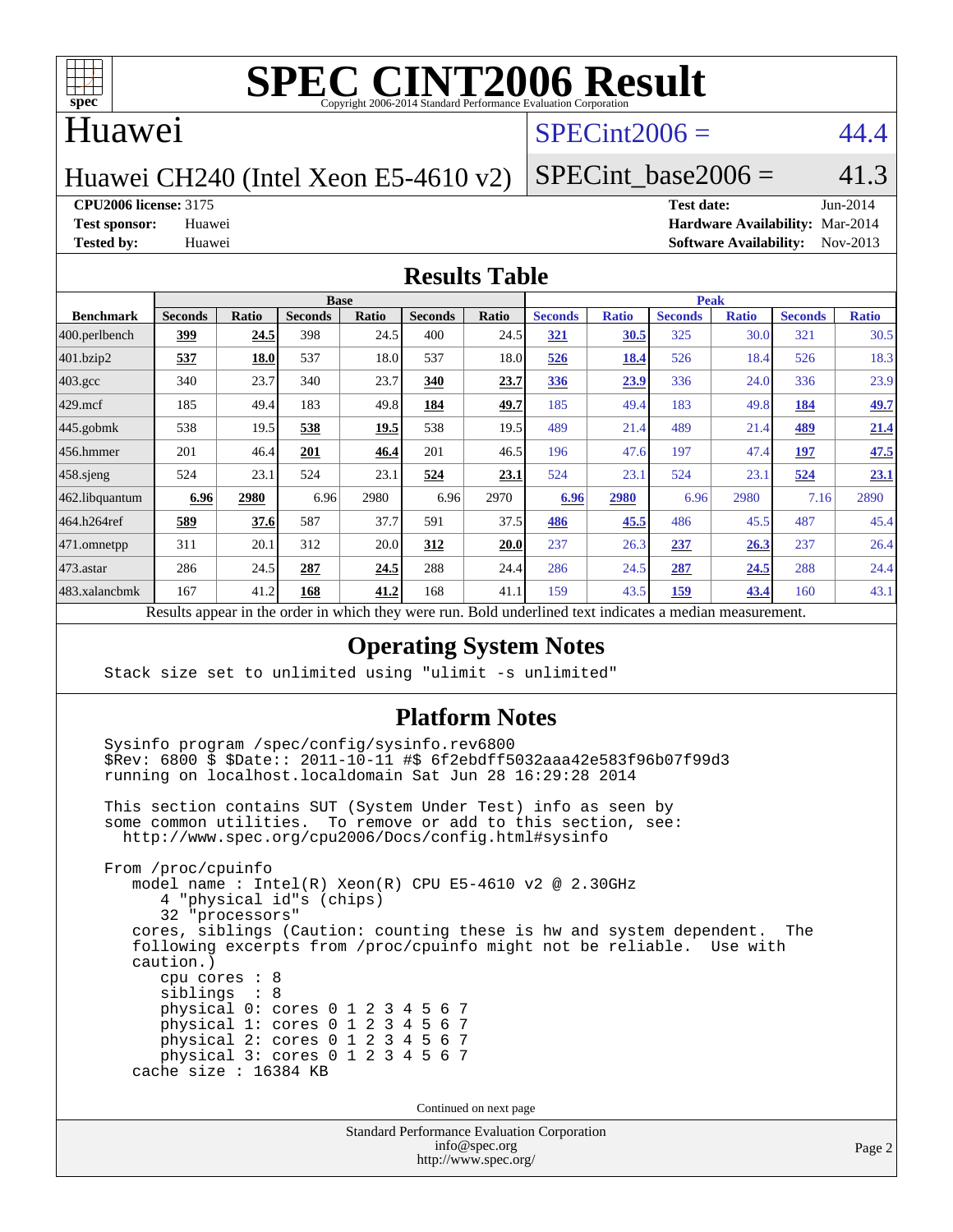### Huawei

 $SPECint2006 = 44.4$  $SPECint2006 = 44.4$ 

Huawei CH240 (Intel Xeon E5-4610 v2)

SPECint base2006 =  $41.3$ 

**[CPU2006 license:](http://www.spec.org/auto/cpu2006/Docs/result-fields.html#CPU2006license)** 3175 **[Test date:](http://www.spec.org/auto/cpu2006/Docs/result-fields.html#Testdate)** Jun-2014 **[Test sponsor:](http://www.spec.org/auto/cpu2006/Docs/result-fields.html#Testsponsor)** Huawei **[Hardware Availability:](http://www.spec.org/auto/cpu2006/Docs/result-fields.html#HardwareAvailability)** Mar-2014 **[Tested by:](http://www.spec.org/auto/cpu2006/Docs/result-fields.html#Testedby)** Huawei **[Software Availability:](http://www.spec.org/auto/cpu2006/Docs/result-fields.html#SoftwareAvailability)** Nov-2013

#### **[Platform Notes \(Continued\)](http://www.spec.org/auto/cpu2006/Docs/result-fields.html#PlatformNotes)**

From /proc/meminfo<br>MemTotal: 264479480 kB HugePages\_Total: 0<br>Hugepagesize: 2048 kB Hugepagesize:

 /usr/bin/lsb\_release -d Red Hat Enterprise Linux Server release 6.5 (Santiago)

From /etc/\*release\* /etc/\*version\*

 redhat-release: Red Hat Enterprise Linux Server release 6.5 (Santiago) system-release: Red Hat Enterprise Linux Server release 6.5 (Santiago) system-release-cpe: cpe:/o:redhat:enterprise\_linux:6server:ga:server

 uname -a: Linux localhost.localdomain 2.6.32-431.el6.x86\_64 #1 SMP Sun Nov 10 22:19:54 EST 2013 x86\_64 x86\_64 x86\_64 GNU/Linux

run-level 3 Jun 28 16:13

 SPEC is set to: /spec Filesystem Type Size Used Avail Use% Mounted on /dev/sda1 ext4 268G 13G 242G 5% /

 Additional information from dmidecode: Memory: 32x Samsung M393B1G73BH0-CK0 8 GB 1600 MHz 2 rank

(End of data from sysinfo program)

#### **[General Notes](http://www.spec.org/auto/cpu2006/Docs/result-fields.html#GeneralNotes)**

Environment variables set by runspec before the start of the run: KMP\_AFFINITY = "granularity=fine,compact,0,1" LD\_LIBRARY\_PATH = "/spec/libs/32:/spec/libs/64" OMP\_NUM\_THREADS = "32" Binaries compiled on a system with 2 x Xeon X5645 CPU + 16GB memory using RHEL 6.1 Transparent Huge Pages enabled with:

echo always > /sys/kernel/mm/redhat\_transparent\_hugepage/enabled

# **[Base Compiler Invocation](http://www.spec.org/auto/cpu2006/Docs/result-fields.html#BaseCompilerInvocation)**

[C benchmarks](http://www.spec.org/auto/cpu2006/Docs/result-fields.html#Cbenchmarks): icc  $-m64$ 

[C++ benchmarks:](http://www.spec.org/auto/cpu2006/Docs/result-fields.html#CXXbenchmarks) [icpc -m64](http://www.spec.org/cpu2006/results/res2014q3/cpu2006-20140630-30132.flags.html#user_CXXbase_intel_icpc_64bit_fc66a5337ce925472a5c54ad6a0de310)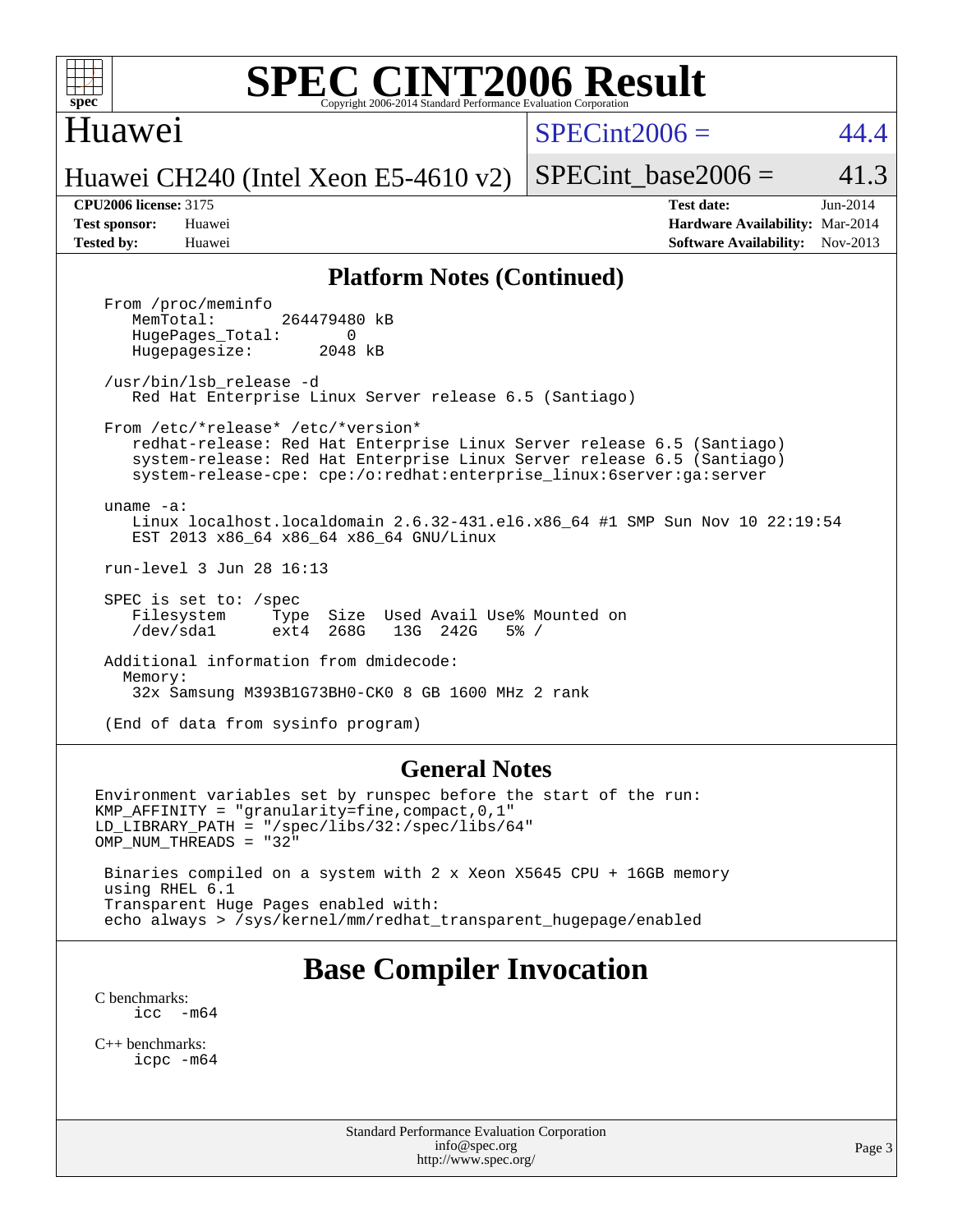

#### Huawei

 $SPECint2006 = 44.4$  $SPECint2006 = 44.4$ 

Huawei CH240 (Intel Xeon E5-4610 v2)

SPECint base2006 =  $41.3$ **[CPU2006 license:](http://www.spec.org/auto/cpu2006/Docs/result-fields.html#CPU2006license)** 3175 **[Test date:](http://www.spec.org/auto/cpu2006/Docs/result-fields.html#Testdate)** Jun-2014

**[Test sponsor:](http://www.spec.org/auto/cpu2006/Docs/result-fields.html#Testsponsor)** Huawei **[Hardware Availability:](http://www.spec.org/auto/cpu2006/Docs/result-fields.html#HardwareAvailability)** Mar-2014 **[Tested by:](http://www.spec.org/auto/cpu2006/Docs/result-fields.html#Testedby)** Huawei **[Software Availability:](http://www.spec.org/auto/cpu2006/Docs/result-fields.html#SoftwareAvailability)** Nov-2013

### **[Base Portability Flags](http://www.spec.org/auto/cpu2006/Docs/result-fields.html#BasePortabilityFlags)**

 400.perlbench: [-DSPEC\\_CPU\\_LP64](http://www.spec.org/cpu2006/results/res2014q3/cpu2006-20140630-30132.flags.html#b400.perlbench_basePORTABILITY_DSPEC_CPU_LP64) [-DSPEC\\_CPU\\_LINUX\\_X64](http://www.spec.org/cpu2006/results/res2014q3/cpu2006-20140630-30132.flags.html#b400.perlbench_baseCPORTABILITY_DSPEC_CPU_LINUX_X64) 401.bzip2: [-DSPEC\\_CPU\\_LP64](http://www.spec.org/cpu2006/results/res2014q3/cpu2006-20140630-30132.flags.html#suite_basePORTABILITY401_bzip2_DSPEC_CPU_LP64) 403.gcc: [-DSPEC\\_CPU\\_LP64](http://www.spec.org/cpu2006/results/res2014q3/cpu2006-20140630-30132.flags.html#suite_basePORTABILITY403_gcc_DSPEC_CPU_LP64) 429.mcf: [-DSPEC\\_CPU\\_LP64](http://www.spec.org/cpu2006/results/res2014q3/cpu2006-20140630-30132.flags.html#suite_basePORTABILITY429_mcf_DSPEC_CPU_LP64) 445.gobmk: [-DSPEC\\_CPU\\_LP64](http://www.spec.org/cpu2006/results/res2014q3/cpu2006-20140630-30132.flags.html#suite_basePORTABILITY445_gobmk_DSPEC_CPU_LP64) 456.hmmer: [-DSPEC\\_CPU\\_LP64](http://www.spec.org/cpu2006/results/res2014q3/cpu2006-20140630-30132.flags.html#suite_basePORTABILITY456_hmmer_DSPEC_CPU_LP64) 458.sjeng: [-DSPEC\\_CPU\\_LP64](http://www.spec.org/cpu2006/results/res2014q3/cpu2006-20140630-30132.flags.html#suite_basePORTABILITY458_sjeng_DSPEC_CPU_LP64) 462.libquantum: [-DSPEC\\_CPU\\_LP64](http://www.spec.org/cpu2006/results/res2014q3/cpu2006-20140630-30132.flags.html#suite_basePORTABILITY462_libquantum_DSPEC_CPU_LP64) [-DSPEC\\_CPU\\_LINUX](http://www.spec.org/cpu2006/results/res2014q3/cpu2006-20140630-30132.flags.html#b462.libquantum_baseCPORTABILITY_DSPEC_CPU_LINUX) 464.h264ref: [-DSPEC\\_CPU\\_LP64](http://www.spec.org/cpu2006/results/res2014q3/cpu2006-20140630-30132.flags.html#suite_basePORTABILITY464_h264ref_DSPEC_CPU_LP64) 471.omnetpp: [-DSPEC\\_CPU\\_LP64](http://www.spec.org/cpu2006/results/res2014q3/cpu2006-20140630-30132.flags.html#suite_basePORTABILITY471_omnetpp_DSPEC_CPU_LP64) 473.astar: [-DSPEC\\_CPU\\_LP64](http://www.spec.org/cpu2006/results/res2014q3/cpu2006-20140630-30132.flags.html#suite_basePORTABILITY473_astar_DSPEC_CPU_LP64) 483.xalancbmk: [-DSPEC\\_CPU\\_LP64](http://www.spec.org/cpu2006/results/res2014q3/cpu2006-20140630-30132.flags.html#suite_basePORTABILITY483_xalancbmk_DSPEC_CPU_LP64) [-DSPEC\\_CPU\\_LINUX](http://www.spec.org/cpu2006/results/res2014q3/cpu2006-20140630-30132.flags.html#b483.xalancbmk_baseCXXPORTABILITY_DSPEC_CPU_LINUX)

#### **[Base Optimization Flags](http://www.spec.org/auto/cpu2006/Docs/result-fields.html#BaseOptimizationFlags)**

[C benchmarks](http://www.spec.org/auto/cpu2006/Docs/result-fields.html#Cbenchmarks):

[-xSSE4.2](http://www.spec.org/cpu2006/results/res2014q3/cpu2006-20140630-30132.flags.html#user_CCbase_f-xSSE42_f91528193cf0b216347adb8b939d4107) [-ipo](http://www.spec.org/cpu2006/results/res2014q3/cpu2006-20140630-30132.flags.html#user_CCbase_f-ipo) [-O3](http://www.spec.org/cpu2006/results/res2014q3/cpu2006-20140630-30132.flags.html#user_CCbase_f-O3) [-no-prec-div](http://www.spec.org/cpu2006/results/res2014q3/cpu2006-20140630-30132.flags.html#user_CCbase_f-no-prec-div) [-parallel](http://www.spec.org/cpu2006/results/res2014q3/cpu2006-20140630-30132.flags.html#user_CCbase_f-parallel) [-opt-prefetch](http://www.spec.org/cpu2006/results/res2014q3/cpu2006-20140630-30132.flags.html#user_CCbase_f-opt-prefetch) [-auto-p32](http://www.spec.org/cpu2006/results/res2014q3/cpu2006-20140630-30132.flags.html#user_CCbase_f-auto-p32)

[C++ benchmarks:](http://www.spec.org/auto/cpu2006/Docs/result-fields.html#CXXbenchmarks)

[-xSSE4.2](http://www.spec.org/cpu2006/results/res2014q3/cpu2006-20140630-30132.flags.html#user_CXXbase_f-xSSE42_f91528193cf0b216347adb8b939d4107) [-ipo](http://www.spec.org/cpu2006/results/res2014q3/cpu2006-20140630-30132.flags.html#user_CXXbase_f-ipo) [-O3](http://www.spec.org/cpu2006/results/res2014q3/cpu2006-20140630-30132.flags.html#user_CXXbase_f-O3) [-no-prec-div](http://www.spec.org/cpu2006/results/res2014q3/cpu2006-20140630-30132.flags.html#user_CXXbase_f-no-prec-div) [-opt-prefetch](http://www.spec.org/cpu2006/results/res2014q3/cpu2006-20140630-30132.flags.html#user_CXXbase_f-opt-prefetch) [-auto-p32](http://www.spec.org/cpu2006/results/res2014q3/cpu2006-20140630-30132.flags.html#user_CXXbase_f-auto-p32) [-Wl,-z,muldefs](http://www.spec.org/cpu2006/results/res2014q3/cpu2006-20140630-30132.flags.html#user_CXXbase_link_force_multiple1_74079c344b956b9658436fd1b6dd3a8a) [-L/smartheap -lsmartheap64](http://www.spec.org/cpu2006/results/res2014q3/cpu2006-20140630-30132.flags.html#user_CXXbase_SmartHeap64_5e654037dadeae1fe403ab4b4466e60b)

#### **[Base Other Flags](http://www.spec.org/auto/cpu2006/Docs/result-fields.html#BaseOtherFlags)**

[C benchmarks](http://www.spec.org/auto/cpu2006/Docs/result-fields.html#Cbenchmarks):

403.gcc: [-Dalloca=\\_alloca](http://www.spec.org/cpu2006/results/res2014q3/cpu2006-20140630-30132.flags.html#b403.gcc_baseEXTRA_CFLAGS_Dalloca_be3056838c12de2578596ca5467af7f3)

### **[Peak Compiler Invocation](http://www.spec.org/auto/cpu2006/Docs/result-fields.html#PeakCompilerInvocation)**

[C benchmarks \(except as noted below\)](http://www.spec.org/auto/cpu2006/Docs/result-fields.html#Cbenchmarksexceptasnotedbelow):

icc  $-m64$ 

400.perlbench: [icc -m32](http://www.spec.org/cpu2006/results/res2014q3/cpu2006-20140630-30132.flags.html#user_peakCCLD400_perlbench_intel_icc_a6a621f8d50482236b970c6ac5f55f93)

445.gobmk: [icc -m32](http://www.spec.org/cpu2006/results/res2014q3/cpu2006-20140630-30132.flags.html#user_peakCCLD445_gobmk_intel_icc_a6a621f8d50482236b970c6ac5f55f93)

464.h264ref: [icc -m32](http://www.spec.org/cpu2006/results/res2014q3/cpu2006-20140630-30132.flags.html#user_peakCCLD464_h264ref_intel_icc_a6a621f8d50482236b970c6ac5f55f93)

[C++ benchmarks \(except as noted below\):](http://www.spec.org/auto/cpu2006/Docs/result-fields.html#CXXbenchmarksexceptasnotedbelow) [icpc -m32](http://www.spec.org/cpu2006/results/res2014q3/cpu2006-20140630-30132.flags.html#user_CXXpeak_intel_icpc_4e5a5ef1a53fd332b3c49e69c3330699)

473.astar: [icpc -m64](http://www.spec.org/cpu2006/results/res2014q3/cpu2006-20140630-30132.flags.html#user_peakCXXLD473_astar_intel_icpc_64bit_fc66a5337ce925472a5c54ad6a0de310)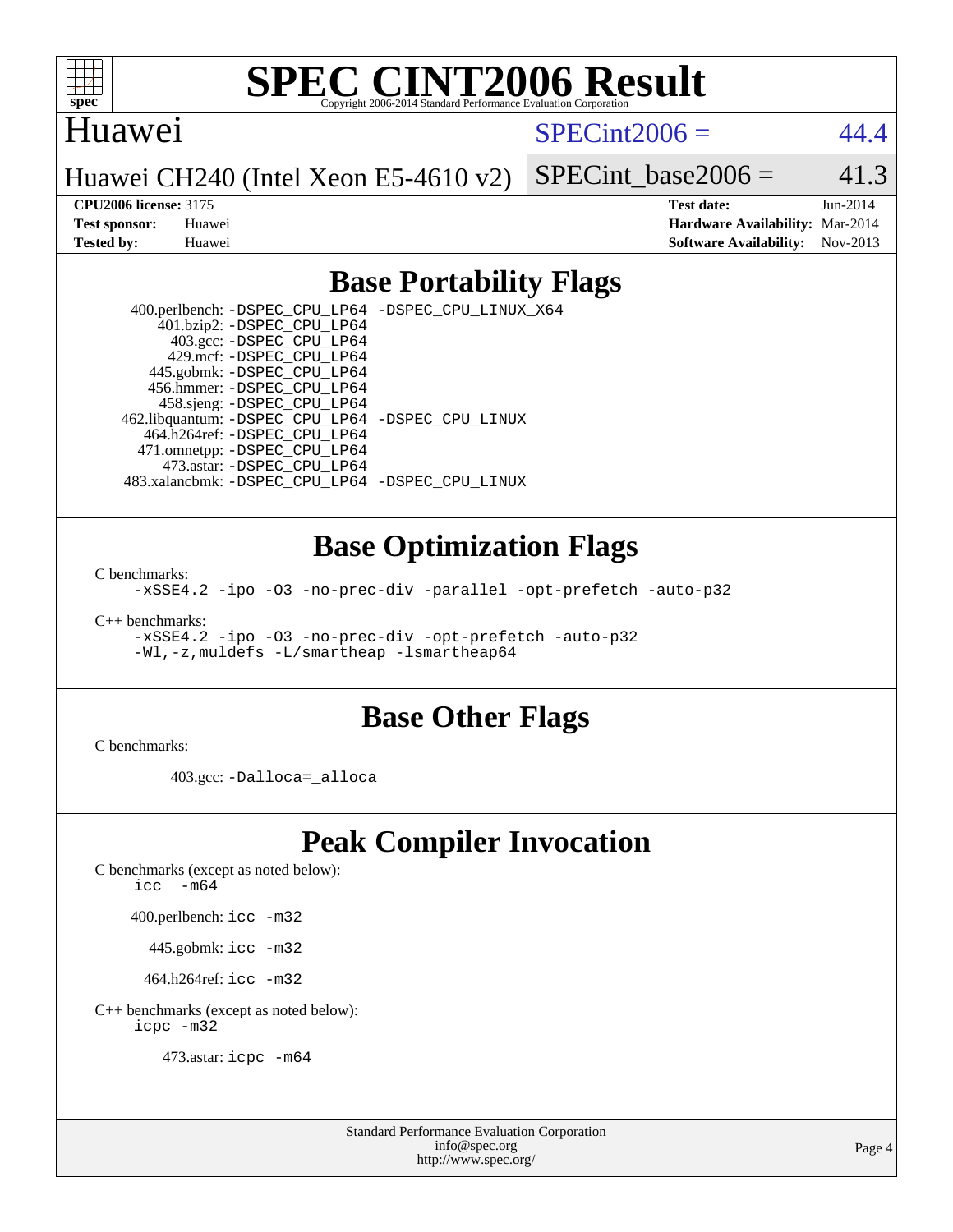

### Huawei

 $SPECint2006 = 44.4$  $SPECint2006 = 44.4$ 

Huawei CH240 (Intel Xeon E5-4610 v2)

SPECint base2006 =  $41.3$ 

**[CPU2006 license:](http://www.spec.org/auto/cpu2006/Docs/result-fields.html#CPU2006license)** 3175 **[Test date:](http://www.spec.org/auto/cpu2006/Docs/result-fields.html#Testdate)** Jun-2014 **[Test sponsor:](http://www.spec.org/auto/cpu2006/Docs/result-fields.html#Testsponsor)** Huawei **[Hardware Availability:](http://www.spec.org/auto/cpu2006/Docs/result-fields.html#HardwareAvailability)** Mar-2014 **[Tested by:](http://www.spec.org/auto/cpu2006/Docs/result-fields.html#Testedby)** Huawei **[Software Availability:](http://www.spec.org/auto/cpu2006/Docs/result-fields.html#SoftwareAvailability)** Nov-2013

### **[Peak Portability Flags](http://www.spec.org/auto/cpu2006/Docs/result-fields.html#PeakPortabilityFlags)**

 400.perlbench: [-DSPEC\\_CPU\\_LINUX\\_IA32](http://www.spec.org/cpu2006/results/res2014q3/cpu2006-20140630-30132.flags.html#b400.perlbench_peakCPORTABILITY_DSPEC_CPU_LINUX_IA32) 401.bzip2: [-DSPEC\\_CPU\\_LP64](http://www.spec.org/cpu2006/results/res2014q3/cpu2006-20140630-30132.flags.html#suite_peakPORTABILITY401_bzip2_DSPEC_CPU_LP64) 403.gcc: [-DSPEC\\_CPU\\_LP64](http://www.spec.org/cpu2006/results/res2014q3/cpu2006-20140630-30132.flags.html#suite_peakPORTABILITY403_gcc_DSPEC_CPU_LP64) 429.mcf: [-DSPEC\\_CPU\\_LP64](http://www.spec.org/cpu2006/results/res2014q3/cpu2006-20140630-30132.flags.html#suite_peakPORTABILITY429_mcf_DSPEC_CPU_LP64) 456.hmmer: [-DSPEC\\_CPU\\_LP64](http://www.spec.org/cpu2006/results/res2014q3/cpu2006-20140630-30132.flags.html#suite_peakPORTABILITY456_hmmer_DSPEC_CPU_LP64) 458.sjeng: [-DSPEC\\_CPU\\_LP64](http://www.spec.org/cpu2006/results/res2014q3/cpu2006-20140630-30132.flags.html#suite_peakPORTABILITY458_sjeng_DSPEC_CPU_LP64) 462.libquantum: [-DSPEC\\_CPU\\_LP64](http://www.spec.org/cpu2006/results/res2014q3/cpu2006-20140630-30132.flags.html#suite_peakPORTABILITY462_libquantum_DSPEC_CPU_LP64) [-DSPEC\\_CPU\\_LINUX](http://www.spec.org/cpu2006/results/res2014q3/cpu2006-20140630-30132.flags.html#b462.libquantum_peakCPORTABILITY_DSPEC_CPU_LINUX) 473.astar: [-DSPEC\\_CPU\\_LP64](http://www.spec.org/cpu2006/results/res2014q3/cpu2006-20140630-30132.flags.html#suite_peakPORTABILITY473_astar_DSPEC_CPU_LP64) 483.xalancbmk: [-DSPEC\\_CPU\\_LINUX](http://www.spec.org/cpu2006/results/res2014q3/cpu2006-20140630-30132.flags.html#b483.xalancbmk_peakCXXPORTABILITY_DSPEC_CPU_LINUX)

## **[Peak Optimization Flags](http://www.spec.org/auto/cpu2006/Docs/result-fields.html#PeakOptimizationFlags)**

[C benchmarks](http://www.spec.org/auto/cpu2006/Docs/result-fields.html#Cbenchmarks):

 400.perlbench: [-xSSE4.2](http://www.spec.org/cpu2006/results/res2014q3/cpu2006-20140630-30132.flags.html#user_peakPASS2_CFLAGSPASS2_LDCFLAGS400_perlbench_f-xSSE42_f91528193cf0b216347adb8b939d4107)(pass 2) [-prof-gen](http://www.spec.org/cpu2006/results/res2014q3/cpu2006-20140630-30132.flags.html#user_peakPASS1_CFLAGSPASS1_LDCFLAGS400_perlbench_prof_gen_e43856698f6ca7b7e442dfd80e94a8fc)(pass 1) [-ipo](http://www.spec.org/cpu2006/results/res2014q3/cpu2006-20140630-30132.flags.html#user_peakPASS2_CFLAGSPASS2_LDCFLAGS400_perlbench_f-ipo)(pass 2) [-O3](http://www.spec.org/cpu2006/results/res2014q3/cpu2006-20140630-30132.flags.html#user_peakPASS2_CFLAGSPASS2_LDCFLAGS400_perlbench_f-O3)(pass 2) [-no-prec-div](http://www.spec.org/cpu2006/results/res2014q3/cpu2006-20140630-30132.flags.html#user_peakPASS2_CFLAGSPASS2_LDCFLAGS400_perlbench_f-no-prec-div)(pass 2) [-prof-use](http://www.spec.org/cpu2006/results/res2014q3/cpu2006-20140630-30132.flags.html#user_peakPASS2_CFLAGSPASS2_LDCFLAGS400_perlbench_prof_use_bccf7792157ff70d64e32fe3e1250b55)(pass 2) [-opt-prefetch](http://www.spec.org/cpu2006/results/res2014q3/cpu2006-20140630-30132.flags.html#user_peakCOPTIMIZE400_perlbench_f-opt-prefetch) [-ansi-alias](http://www.spec.org/cpu2006/results/res2014q3/cpu2006-20140630-30132.flags.html#user_peakCOPTIMIZE400_perlbench_f-ansi-alias) 401.bzip2: [-xSSE4.2](http://www.spec.org/cpu2006/results/res2014q3/cpu2006-20140630-30132.flags.html#user_peakPASS2_CFLAGSPASS2_LDCFLAGS401_bzip2_f-xSSE42_f91528193cf0b216347adb8b939d4107)(pass 2) [-prof-gen](http://www.spec.org/cpu2006/results/res2014q3/cpu2006-20140630-30132.flags.html#user_peakPASS1_CFLAGSPASS1_LDCFLAGS401_bzip2_prof_gen_e43856698f6ca7b7e442dfd80e94a8fc)(pass 1) [-ipo](http://www.spec.org/cpu2006/results/res2014q3/cpu2006-20140630-30132.flags.html#user_peakPASS2_CFLAGSPASS2_LDCFLAGS401_bzip2_f-ipo)(pass 2) [-O3](http://www.spec.org/cpu2006/results/res2014q3/cpu2006-20140630-30132.flags.html#user_peakPASS2_CFLAGSPASS2_LDCFLAGS401_bzip2_f-O3)(pass 2) [-no-prec-div](http://www.spec.org/cpu2006/results/res2014q3/cpu2006-20140630-30132.flags.html#user_peakCOPTIMIZEPASS2_CFLAGSPASS2_LDCFLAGS401_bzip2_f-no-prec-div) [-prof-use](http://www.spec.org/cpu2006/results/res2014q3/cpu2006-20140630-30132.flags.html#user_peakPASS2_CFLAGSPASS2_LDCFLAGS401_bzip2_prof_use_bccf7792157ff70d64e32fe3e1250b55)(pass 2) [-auto-ilp32](http://www.spec.org/cpu2006/results/res2014q3/cpu2006-20140630-30132.flags.html#user_peakCOPTIMIZE401_bzip2_f-auto-ilp32) [-opt-prefetch](http://www.spec.org/cpu2006/results/res2014q3/cpu2006-20140630-30132.flags.html#user_peakCOPTIMIZE401_bzip2_f-opt-prefetch) [-ansi-alias](http://www.spec.org/cpu2006/results/res2014q3/cpu2006-20140630-30132.flags.html#user_peakCOPTIMIZE401_bzip2_f-ansi-alias) 403.gcc: [-xAVX](http://www.spec.org/cpu2006/results/res2014q3/cpu2006-20140630-30132.flags.html#user_peakCOPTIMIZE403_gcc_f-xAVX) [-ipo](http://www.spec.org/cpu2006/results/res2014q3/cpu2006-20140630-30132.flags.html#user_peakCOPTIMIZE403_gcc_f-ipo) [-O3](http://www.spec.org/cpu2006/results/res2014q3/cpu2006-20140630-30132.flags.html#user_peakCOPTIMIZE403_gcc_f-O3) [-no-prec-div](http://www.spec.org/cpu2006/results/res2014q3/cpu2006-20140630-30132.flags.html#user_peakCOPTIMIZE403_gcc_f-no-prec-div) [-inline-calloc](http://www.spec.org/cpu2006/results/res2014q3/cpu2006-20140630-30132.flags.html#user_peakCOPTIMIZE403_gcc_f-inline-calloc) [-opt-malloc-options=3](http://www.spec.org/cpu2006/results/res2014q3/cpu2006-20140630-30132.flags.html#user_peakCOPTIMIZE403_gcc_f-opt-malloc-options_13ab9b803cf986b4ee62f0a5998c2238) [-auto-ilp32](http://www.spec.org/cpu2006/results/res2014q3/cpu2006-20140630-30132.flags.html#user_peakCOPTIMIZE403_gcc_f-auto-ilp32)  $429$ .mcf: basepeak = yes 445.gobmk: [-xSSE4.2](http://www.spec.org/cpu2006/results/res2014q3/cpu2006-20140630-30132.flags.html#user_peakPASS2_CFLAGSPASS2_LDCFLAGS445_gobmk_f-xSSE42_f91528193cf0b216347adb8b939d4107)(pass 2) [-prof-gen](http://www.spec.org/cpu2006/results/res2014q3/cpu2006-20140630-30132.flags.html#user_peakPASS1_CFLAGSPASS1_LDCFLAGS445_gobmk_prof_gen_e43856698f6ca7b7e442dfd80e94a8fc)(pass 1) [-prof-use](http://www.spec.org/cpu2006/results/res2014q3/cpu2006-20140630-30132.flags.html#user_peakPASS2_CFLAGSPASS2_LDCFLAGS445_gobmk_prof_use_bccf7792157ff70d64e32fe3e1250b55)(pass 2) [-ansi-alias](http://www.spec.org/cpu2006/results/res2014q3/cpu2006-20140630-30132.flags.html#user_peakCOPTIMIZE445_gobmk_f-ansi-alias) 456.hmmer: [-xSSE4.2](http://www.spec.org/cpu2006/results/res2014q3/cpu2006-20140630-30132.flags.html#user_peakCOPTIMIZE456_hmmer_f-xSSE42_f91528193cf0b216347adb8b939d4107) [-ipo](http://www.spec.org/cpu2006/results/res2014q3/cpu2006-20140630-30132.flags.html#user_peakCOPTIMIZE456_hmmer_f-ipo) [-O3](http://www.spec.org/cpu2006/results/res2014q3/cpu2006-20140630-30132.flags.html#user_peakCOPTIMIZE456_hmmer_f-O3) [-no-prec-div](http://www.spec.org/cpu2006/results/res2014q3/cpu2006-20140630-30132.flags.html#user_peakCOPTIMIZE456_hmmer_f-no-prec-div) [-unroll2](http://www.spec.org/cpu2006/results/res2014q3/cpu2006-20140630-30132.flags.html#user_peakCOPTIMIZE456_hmmer_f-unroll_784dae83bebfb236979b41d2422d7ec2) [-auto-ilp32](http://www.spec.org/cpu2006/results/res2014q3/cpu2006-20140630-30132.flags.html#user_peakCOPTIMIZE456_hmmer_f-auto-ilp32) [-ansi-alias](http://www.spec.org/cpu2006/results/res2014q3/cpu2006-20140630-30132.flags.html#user_peakCOPTIMIZE456_hmmer_f-ansi-alias) 458.sjeng: basepeak = yes 462.libquantum: [-xAVX](http://www.spec.org/cpu2006/results/res2014q3/cpu2006-20140630-30132.flags.html#user_peakCOPTIMIZE462_libquantum_f-xAVX) [-ipo](http://www.spec.org/cpu2006/results/res2014q3/cpu2006-20140630-30132.flags.html#user_peakCOPTIMIZE462_libquantum_f-ipo) [-O3](http://www.spec.org/cpu2006/results/res2014q3/cpu2006-20140630-30132.flags.html#user_peakCOPTIMIZE462_libquantum_f-O3) [-no-prec-div](http://www.spec.org/cpu2006/results/res2014q3/cpu2006-20140630-30132.flags.html#user_peakCOPTIMIZE462_libquantum_f-no-prec-div) [-parallel](http://www.spec.org/cpu2006/results/res2014q3/cpu2006-20140630-30132.flags.html#user_peakCOPTIMIZE462_libquantum_f-parallel) [-opt-prefetch](http://www.spec.org/cpu2006/results/res2014q3/cpu2006-20140630-30132.flags.html#user_peakCOPTIMIZE462_libquantum_f-opt-prefetch) [-auto-p32](http://www.spec.org/cpu2006/results/res2014q3/cpu2006-20140630-30132.flags.html#user_peakCOPTIMIZE462_libquantum_f-auto-p32) 464.h264ref: [-xSSE4.2](http://www.spec.org/cpu2006/results/res2014q3/cpu2006-20140630-30132.flags.html#user_peakPASS2_CFLAGSPASS2_LDCFLAGS464_h264ref_f-xSSE42_f91528193cf0b216347adb8b939d4107)(pass 2) [-prof-gen](http://www.spec.org/cpu2006/results/res2014q3/cpu2006-20140630-30132.flags.html#user_peakPASS1_CFLAGSPASS1_LDCFLAGS464_h264ref_prof_gen_e43856698f6ca7b7e442dfd80e94a8fc)(pass 1) [-ipo](http://www.spec.org/cpu2006/results/res2014q3/cpu2006-20140630-30132.flags.html#user_peakPASS2_CFLAGSPASS2_LDCFLAGS464_h264ref_f-ipo)(pass 2) [-O3](http://www.spec.org/cpu2006/results/res2014q3/cpu2006-20140630-30132.flags.html#user_peakPASS2_CFLAGSPASS2_LDCFLAGS464_h264ref_f-O3)(pass 2) [-no-prec-div](http://www.spec.org/cpu2006/results/res2014q3/cpu2006-20140630-30132.flags.html#user_peakPASS2_CFLAGSPASS2_LDCFLAGS464_h264ref_f-no-prec-div)(pass 2) [-prof-use](http://www.spec.org/cpu2006/results/res2014q3/cpu2006-20140630-30132.flags.html#user_peakPASS2_CFLAGSPASS2_LDCFLAGS464_h264ref_prof_use_bccf7792157ff70d64e32fe3e1250b55)(pass 2) [-unroll2](http://www.spec.org/cpu2006/results/res2014q3/cpu2006-20140630-30132.flags.html#user_peakCOPTIMIZE464_h264ref_f-unroll_784dae83bebfb236979b41d2422d7ec2) [-ansi-alias](http://www.spec.org/cpu2006/results/res2014q3/cpu2006-20140630-30132.flags.html#user_peakCOPTIMIZE464_h264ref_f-ansi-alias) [C++ benchmarks:](http://www.spec.org/auto/cpu2006/Docs/result-fields.html#CXXbenchmarks) 471.omnetpp: [-xSSE4.2](http://www.spec.org/cpu2006/results/res2014q3/cpu2006-20140630-30132.flags.html#user_peakPASS2_CXXFLAGSPASS2_LDCXXFLAGS471_omnetpp_f-xSSE42_f91528193cf0b216347adb8b939d4107)(pass 2) [-prof-gen](http://www.spec.org/cpu2006/results/res2014q3/cpu2006-20140630-30132.flags.html#user_peakPASS1_CXXFLAGSPASS1_LDCXXFLAGS471_omnetpp_prof_gen_e43856698f6ca7b7e442dfd80e94a8fc)(pass 1) [-ipo](http://www.spec.org/cpu2006/results/res2014q3/cpu2006-20140630-30132.flags.html#user_peakPASS2_CXXFLAGSPASS2_LDCXXFLAGS471_omnetpp_f-ipo)(pass 2) [-O3](http://www.spec.org/cpu2006/results/res2014q3/cpu2006-20140630-30132.flags.html#user_peakPASS2_CXXFLAGSPASS2_LDCXXFLAGS471_omnetpp_f-O3)(pass 2) [-no-prec-div](http://www.spec.org/cpu2006/results/res2014q3/cpu2006-20140630-30132.flags.html#user_peakPASS2_CXXFLAGSPASS2_LDCXXFLAGS471_omnetpp_f-no-prec-div)(pass 2) [-prof-use](http://www.spec.org/cpu2006/results/res2014q3/cpu2006-20140630-30132.flags.html#user_peakPASS2_CXXFLAGSPASS2_LDCXXFLAGS471_omnetpp_prof_use_bccf7792157ff70d64e32fe3e1250b55)(pass 2) [-opt-ra-region-strategy=block](http://www.spec.org/cpu2006/results/res2014q3/cpu2006-20140630-30132.flags.html#user_peakCXXOPTIMIZE471_omnetpp_f-opt-ra-region-strategy_5382940c29ea30302d682fc74bfe0147) [-ansi-alias](http://www.spec.org/cpu2006/results/res2014q3/cpu2006-20140630-30132.flags.html#user_peakCXXOPTIMIZE471_omnetpp_f-ansi-alias) [-Wl,-z,muldefs](http://www.spec.org/cpu2006/results/res2014q3/cpu2006-20140630-30132.flags.html#user_peakEXTRA_LDFLAGS471_omnetpp_link_force_multiple1_74079c344b956b9658436fd1b6dd3a8a) [-L/smartheap -lsmartheap](http://www.spec.org/cpu2006/results/res2014q3/cpu2006-20140630-30132.flags.html#user_peakEXTRA_LIBS471_omnetpp_SmartHeap_7c9e394a5779e1a7fec7c221e123830c) Continued on next page